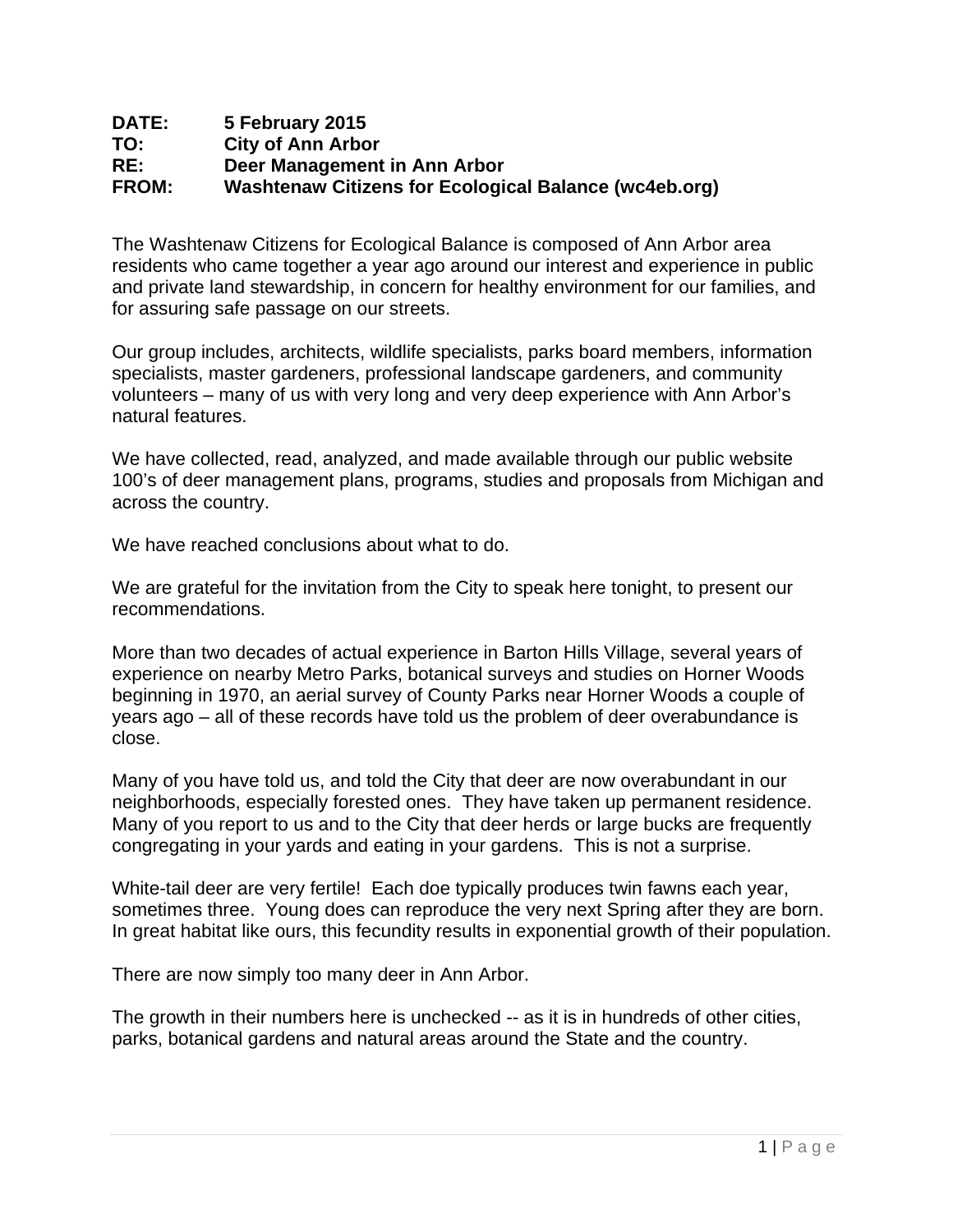This happens where hunting is not allowed, where natural predators are no longer present, where forested cover is available, and where highly edible landscapes and natural features abound. It is certainly happening in our wonderful City.

There were 140 deer per square mile on Kensington Metro Park a few years ago, before they began a deer management program.

There were 600 deer in Barton Hills 15 years ago, which meant more than 100 per square mile.

The County counted 64 deer per square mile on McLaughlin Park near Horner Woods a couple of years ago.

The consequences of too many deer are serious and they are truly negative.

# **What are they?**

**First -- Deer are increasing their huge damage to landscapes and gardens in the City.** The replacement cost of eaten and destroyed plants is now in the hundreds of thousands of dollars, and hundreds of cultivars of plants in many families are favored food for these voracious eaters. Each deer can eat 8 to 20 pounds of plant material a day, including young trees and shrubs. Several deer can do unbelievable damage to a garden in just one night!

Gardens valued highly for their diversity of species and overall beauty are especially hard hit.

Vegetable gardens which support the popular concept of locally grown food are no longer possible in some neighborhoods.

Our Community Gardens need tall fencing and secure gates to keep deer out.

Our rain gardens are heavily browsed, even though we need them to collect and filter runoff, to protect the quality of water in our River.

These are all things we care about! They are key in the sustainability of our community and of our lives!

Many of you have had deer invasions and damage happening to you to one degree or another, for years. You know the problem is getting worse. Deer numbers are way out of balance.

We asking the City for a remedy!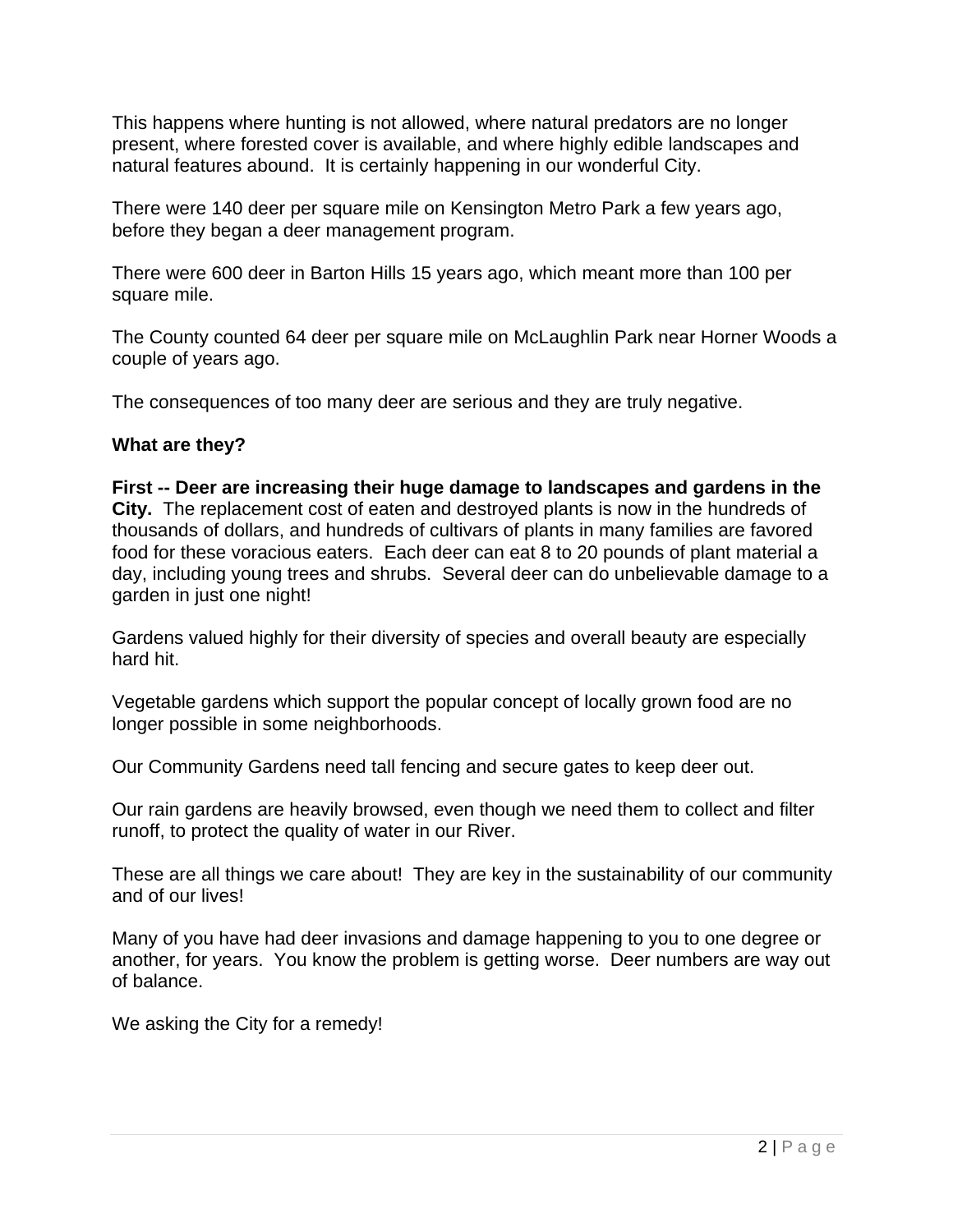#### **Second -- Deer are extremely damaging to our natural areas, to our native species, to the very functioning of our natural ecosystems.**

25 years ago the forested, shrub-free woods along our Huron River valley had huge rafts of one foot tall, happy, flowering Trillium. They were spectacular! No populations like that are out there in the City today! At unsustainable deer numbers many wildflowers in on our natural areas decline, at higher numbers they disappear. Trilliums are gone at deer densities of about 12 deer a square mile.

Deer at high numbers will nearly denude flora on a forest floor, including tree seedlings!

When deer eat the young trees it means the trees above cannot regenerate -- that the very structure of an ecosystem is being completely altered.

As many of you know, a healthy forest is more than just trees – it is a multi-layered web of life comprised of plants, birds, insects, butterflies, bees, soil organisms and much more.

The literature is full of documented evidence that overabundant deer are extremely damaging to the web of life in our natural areas.

No less a noteworthy source than the National Audubon Society has declared that "deer populations are laying waste to the vegetation that many native bird species in the United States depend on for their survival."

Our Natural Areas Program has been working hard with its many volunteers these last 20 years to remove invasive shrubs and garlic mustard from our natural areas.

Confirming the need for us to battle garlic mustard is a study published last year. It established that garlic mustard density "explodes" wherever deer browse openings into native plants. Yet this awful invasive plant from Europe declines, where deer are excluded from the same areas by fencing.

Our long work on protecting natural features and in restoring our natural areas in Ann Arbor are true and genuine models for the State!

That work is simply undone without effective, long-term control of deer numbers.

**The third problem -- Deer vehicle collisions are dangerous. They are frightening. And they are expensive.** Deer hit by cars are maimed or killed. People are shaken. Sometimes people are injured. Sometimes they have been killed, if they swerved away only to hit another car or tree.

"Don't vere for a deer!" MDOT admonishes us.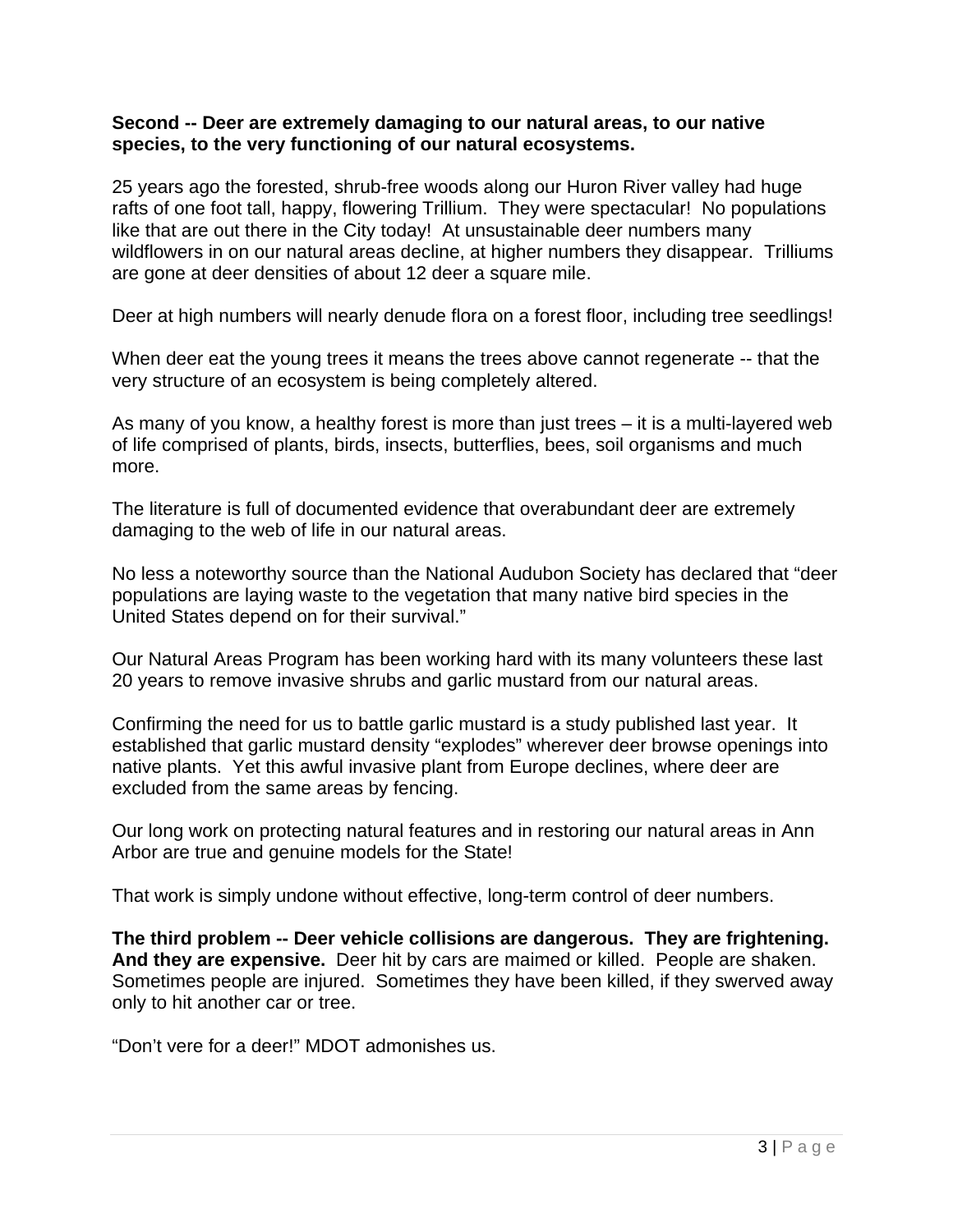Where deer are abundant in the State vehicle collisions with them are epidemic. They can occur at any speed.

In 2013 Washtenaw County had 1038 of these accidents reported to police, with a typical repair cost of \$4000 per vehicle. There were 50 of these collisions reported in Ann Arbor that year.

**Fourth -- Deer have been proven to be a central player in several tick borne diseases.** Lyme disease—named after the Connecticut town where it was first identified—is the most common of them, but it is not the most serious.

Ticks use deer as a food host and as transporter. With increased deer numbers and more infected ticks -- walking in fields and woods can mean danger.

Once Lyme disease comes to Ann Arbor, each of you will have to thoroughly inspect yourself, your kids and your pets for adult ticks the size of a sesame seed, and for tick nymphs the size of a poppy seed -- every time you come indoors from your garden or the woods.

With the increase of deer as a key contributor, Lyme disease is now north of Toledo, in Jackson, in Waterloo, on the farms of Saline. It is solidly through Michigan counties and across the states to the east and west of us.

Research now definitively shows a closely parallel relationship between deer numbers, and reported cases of tick borne disease in people. Get deer numbers down 8 – 12 per square mile, and tick borne disease all but disappears in people.

### **What to do?**

We have closely studied what many what other communities, agencies, and natural areas managers in Michigan and across the country have done to solve these problems.

One of these is a report published by Cornell University's faculty and staff, in concert with the State of New York and Cornell's Veterinary School. Covering almost a decade of well-researched work, this study represents a comprehensive, state-of-the-art picture of how to control deer numbers.

Its "Deer Manager's Toolbox" is particularly useful as it gives a synopsis of all methods of addressing the problem of overabundant deer – methods both lethal and nonlethal.

Their key overall conclusion was this: "**…there is no peer-reviewed, published evidence to suggest that use of nonlethal methods alone can reduce deer populations to target levels."**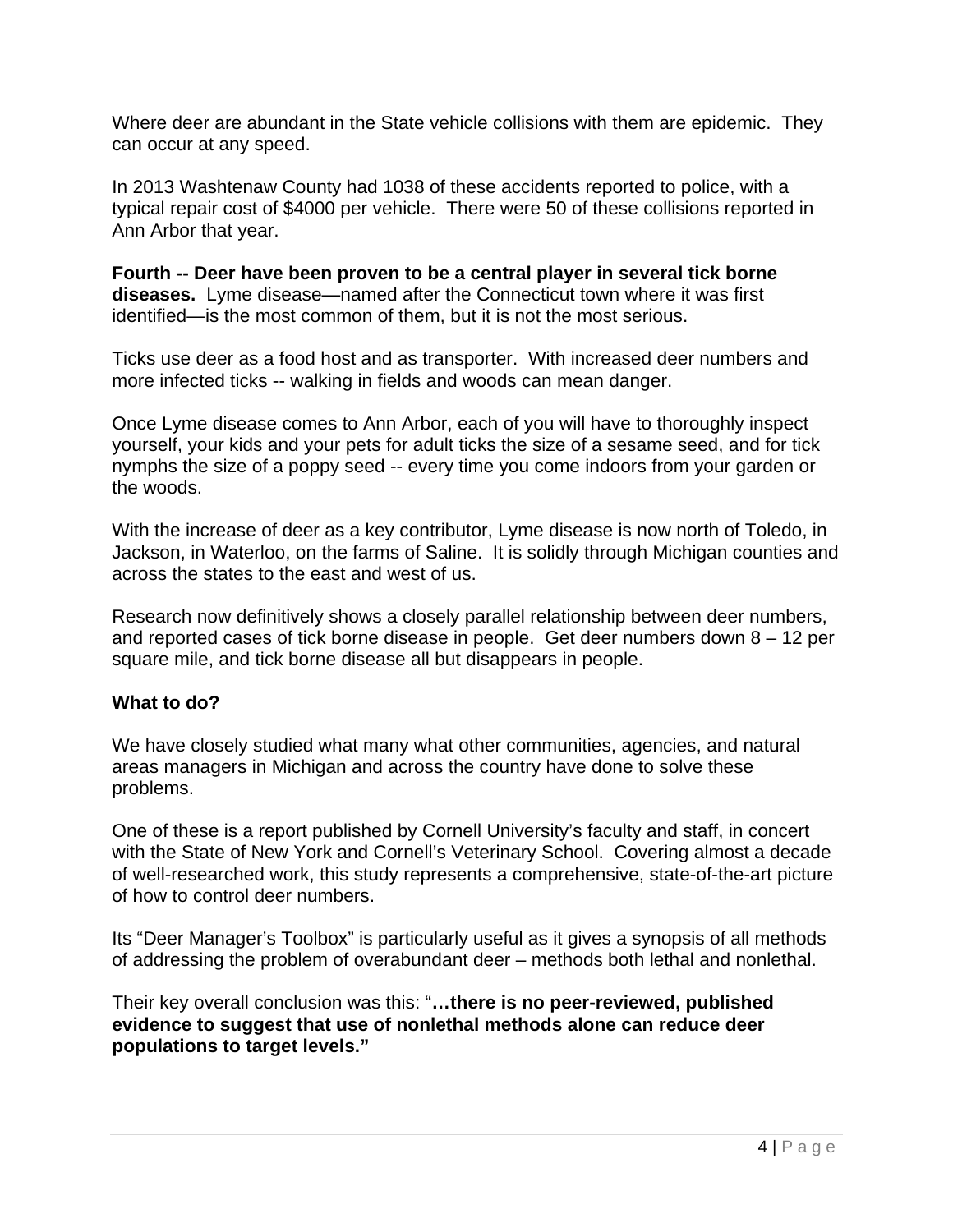Indeed, they said: "Sharpshooting deer (with rifles, bows or cross bows) over bait can be very effective in quickly reducing populations in urban areas."

**In the light of the problems we are having with deer densities too high, in light of Cornell's conclusions, and in light of the reported experience of hundreds of other communities, park agencies, and natural area managers in Michigan and across the country…..** 

**We recommend that Ann Arbor proceed to a safe and effective deer cull, using sharpshooters over bait, beginning next October.** 

# **What would this involve?**

It will mean the City will contract with the best company or organizations nearby that conduct professional deer culls.

The staff of these organizations are very highly capable marksmen and women. They are courteous, and they are subscribed to codes of conduct and safety.

They would work closely with the City in determining culling locations and procedures.

Culling with specialized firearms would likely occur in specific areas on larger parks, perhaps only at night, likely with silencers, with bait.

Culling with firearms and cross-bows would occur on smaller parks and open spaces, probably either day or night, with bait – where safe shooting zones exist, and deer are present.

Culling would occur on a well-designed assortment of days and evenings, on rotating locations, beginning next Fall and going through next Winter.

Police would be kept closely informed, would help close public access to areas as needed, for safety.

Culling would operate under a special permit that has special permissions and conditions from the MDNR. Open hunting would never be permitted in Ann Arbor.

It should be noted that the City plans to do an aerial survey of deer that are here, soon.

**Truly stopping deer population growth and bringing deer numbers down to a sustainable level as soon as possible will mean that culls in each of the first few years of the program would include half the deer that are out there, for several years.**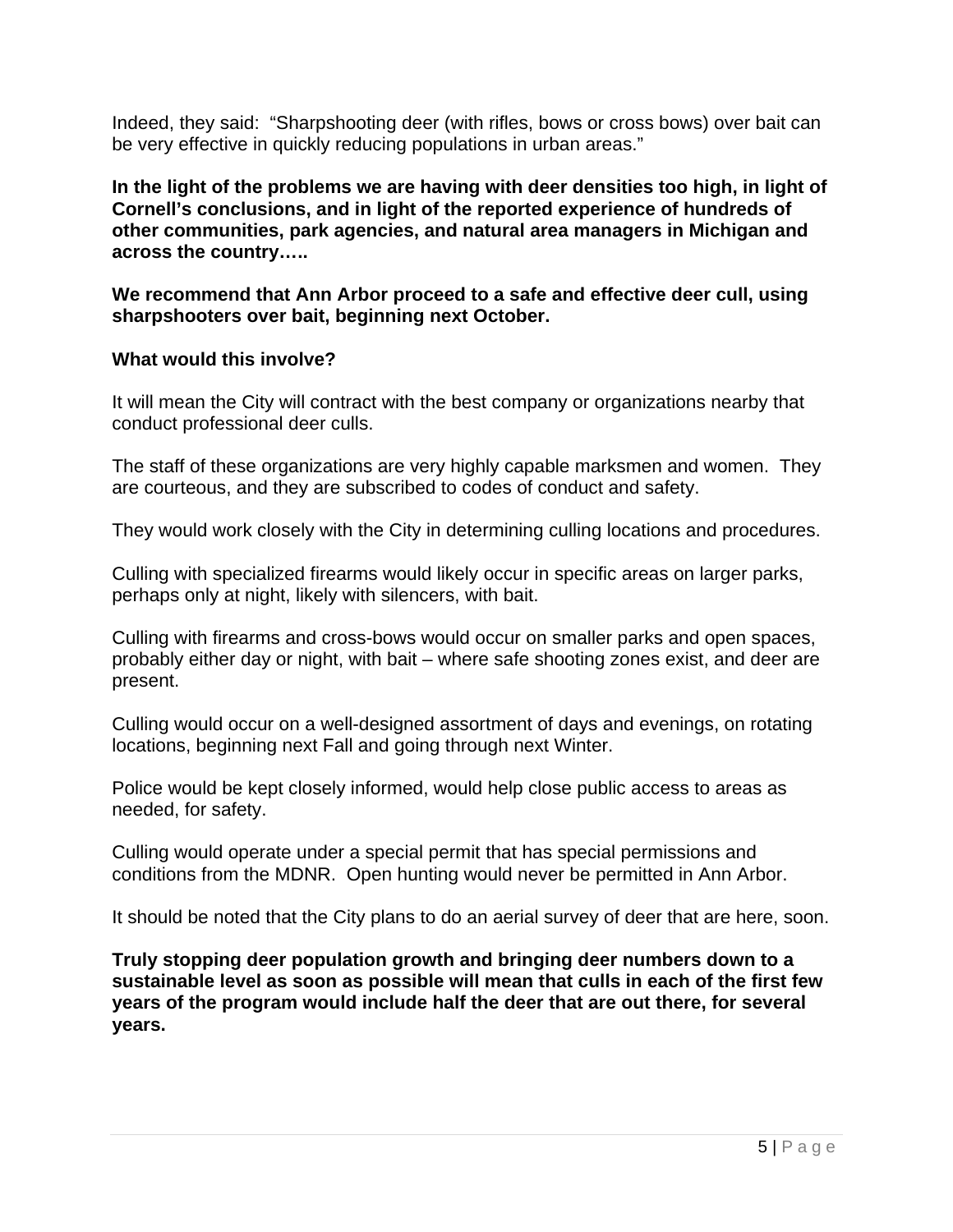**We want you to know that professional culling of deer has been done effectively across the country many, many places.** 

**It has been done on the nearby Metro Parks, in Barton Hills Village, in the middle of great cities like Washington, DC.** Handled in a professional manner, by trained people, in well-designed locations -- there is simply not a safety issue. We have never seen a report of someone being injured by a weapon, during these programs.

**What we have seen is great effectiveness in reducing deer numbers.** 

**What should our objectives be?** 

**We recommend Ann Arbor set as its overall goal reducing the number of deer to 8 – 12 per square mile, and to do so as quickly as is possible.** 

**We would suggest a tentative target be set of at least 250 antlerless deer, to be culled next Winter, as the program gets going.** That target number could be higher, based upon the results of the aerial survey.

We want the City to establish a well-crafted, ongoing, Wildlife Management Program for deer.

It would strive on an ongoing basis to meet the following metrics:

### **First -- Complaints to the City about deer damage to landscapes and gardens would be substantially reduced. Reports of groups of deer regularly visiting private gardens to eat would finally stop.**

To help know where deer problems are, we suggest the City add a "Report a Deer Problem" category to its "What Do You Need" choices, on the City's A2.gov website.

**Second -- Indicator species assembled in test plots on many of our natural areas would begin to thrive, rather than disappear.** There are many indicator species that would be used for this purpose, depending upon the natural area and its ecosystem. Trillium growing again in large patches, and Oak seedlings growing unpruned by deer are important measures.

**The third metric -- Reports of deer vehicle collisions in Ann Arbor would decline to a low number.**

**And fourth -- Deer numbers would be kept low enough to make it unlikely that tick borne diseases become established here.** 

**What will the cull cost?**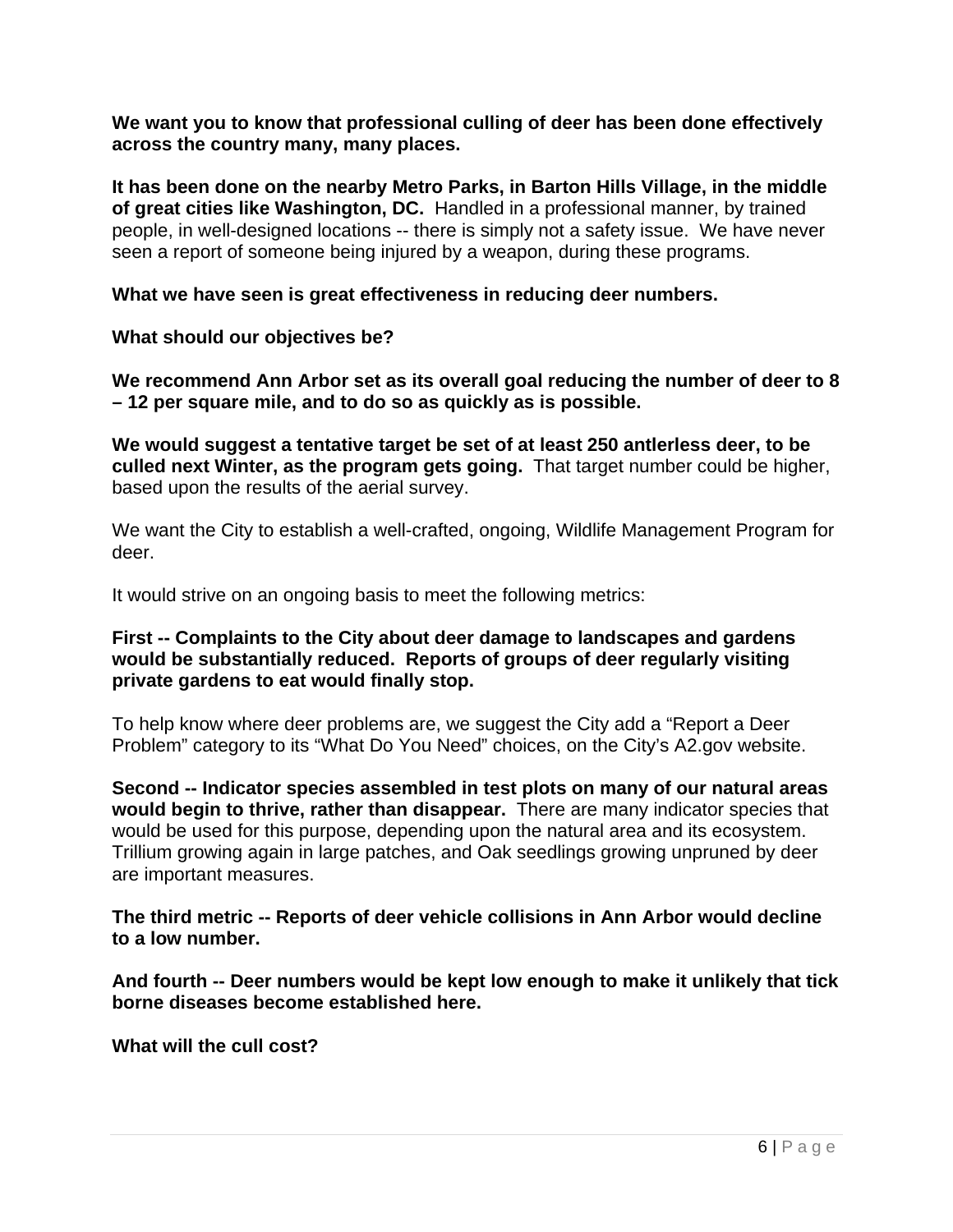One option is this: Hire the original sharpshooters that worked in Barton Hills, who are now working for the City of Jackson, on Ella Sharp Park. They would charge \$235 per deer taken. If the City did that, it would spend about \$59,000 culling 250 deer, next Winter.

Costs per deer would be reduced if interest that has been expressed in establishing an organization of well-qualified volunteer sharpshooters develops here. Such organizations have worked well elsewhere.

In Michigan we have the benefit of meat processing and donation programs, so the City would not incur additional expense for that. Venison is distributed in these programs to food banks across the State.

Overall costs each year for culling deer would fall, as deer numbers are reduced, especially in later years.

### **Other Recommendations**

We recommend that the City appoint a well-qualified wildlife expert who would have the authority and responsibility to capably lead and coordinate a Wildlife Management Program for deer.

We recommend that a Wildlife Management Advisory Committee be appointed to work with the Coordinator, City staff, and with the Council. The Committee would include City staff and Council representatives, and knowledgeable outside citizens with wildlife management or related outdoor experience.

There are many details to be worked out including ordinance changes, agreements with MDNR, agreements with Sharpshooting organizations, protocols for shooting zones, public education and outreach, and so on. The Committee could help.

We recommend that the City immediately pass an ordinance to prohibit the direct feeding of deer or the placement of salt licks.

We recommend the City work diligently to enlist the cooperation of surrounding township governments, the County, and the University of Michigan in launching similar programs.

We know deer management programs covering all of the urban and suburban areas in and around Ann Arbor will work the best in managing deer numbers here.

So – We Citizens for Ecological Balance strongly recommend that Ann Arbor decide to greatly reduce deer numbers in our fair City. We strongly recommend that a program proceeds as soon as possible.